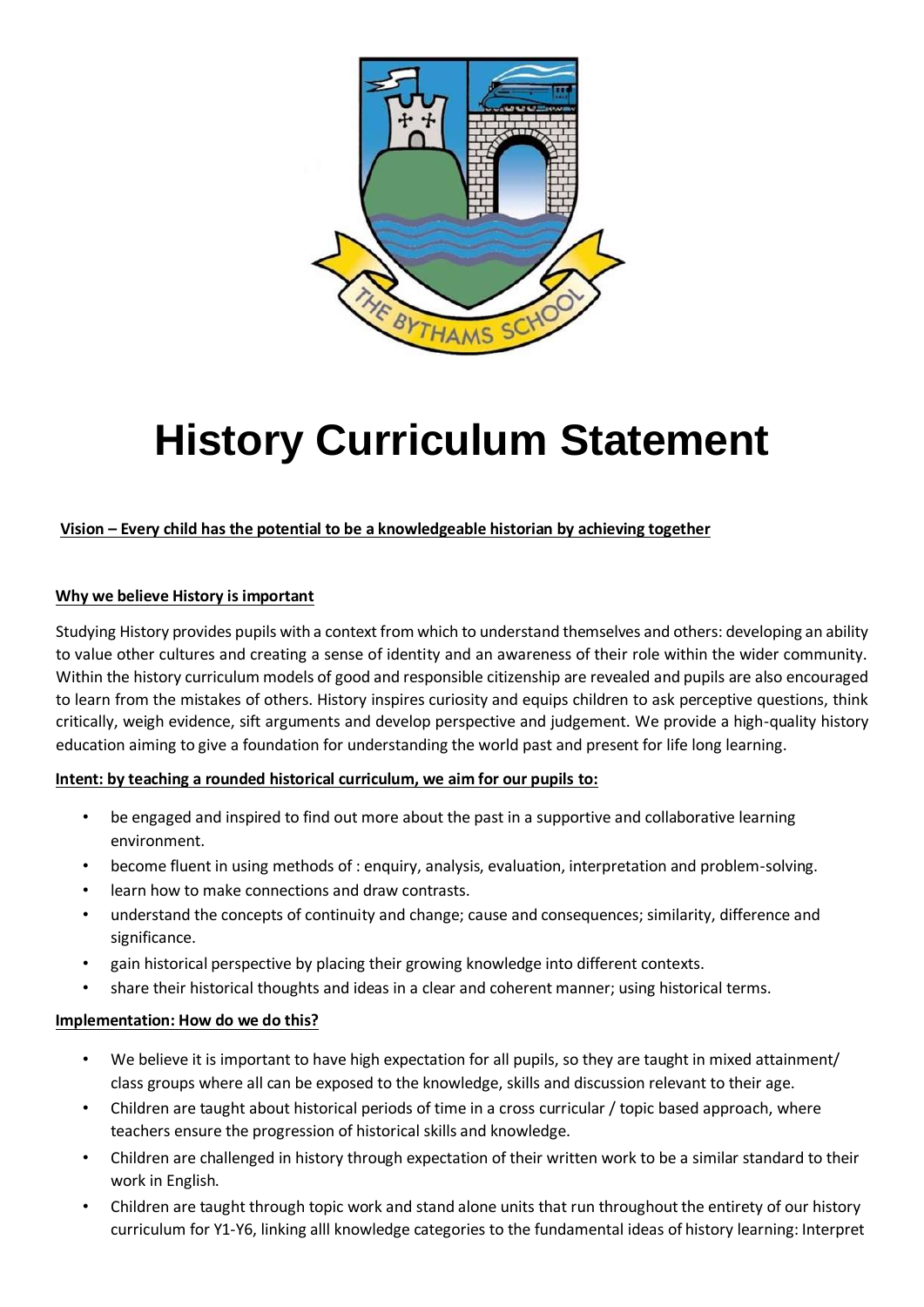and investigate the past, build and overview of world history, understand chronology, communicate historically.

- Retrieval quizzes form part of history to support children in retaining knowledge long-term
- Using research into the work of cognitive load, we understand the importance of children building a solid base of knowledge, which is embedded before they are asked to complete complex tasks.
- History lead reviews planning to ensure continuity and progression of historical skills and knowledge.
- Planning is supported through Cornerstones and resources collated by the history lead.
- Emphasis is placed on examining historical artefacts and primary sources when possible and teachers recognise and value the importance of stories in history teaching and regard this as an important way of stimulating interest in the past.
- Inclusive and exciting learning experiences are delivered, which address the needs of all pupils and include opportunities for pupils to gain greater depth.
- Well-structured, relevant and focused classroom activities are provided involving interaction and dialogue between teacher and pupils and between pupils themselves.
- There is a clear, overarching sequence to the history learning.
- The encouragement of discussion, questioning and the sharing of ideas and interpretations adds to both the richness of the teaching and learning environment and the quality of the assessment information gathered.

#### **Impact**

- Pupils are making the best possible outcomes and progress.
- Pupils show a positive attitude towards their history learning.
- Pupils show coherence and confidence when discussing, questioning, interpreting and sharing ideas
- Pupils think and talk like historians.
- Staff feel confident and excited at planning and delivering the history curriculum.
- This is monitored through:
	- Book monitoring
	- Pupil interviews
	- Summative assessments ● Discussion with teachers
	-
	- ●

## **SMSC**

SMSC is integral within the history curriculum. Spiritual Education in history is to ensure the lessons are exciting. We aim for the 'awe and wonder' and 'wow' moments occurring when pupils are exposed to a range of historical events from around the world. As they explore and immerse themselves in the exciting events taught in history lessons, children are encouraged to ask questions and use resources to help them answer these questions. We believe that history is an incredibly exciting subject that can really be brought to life with excellent resources, technology and passionate teaching to inspire.

Moral education in history is evident when children are encouraged to critically think about the moral of historic events such as 'were the Romans right to invade Britain?' or 'was punishment in the Tudor times morally correct?' Children can explore, reason and explain their thoughts behind the morals studied.

Social education occurs in history teaching with the use of partner talk and trio based work. Children have to learn to co-operate and work as a team in order to produce a group of outcomes. This could be a presentation or a collaborative piece of work.